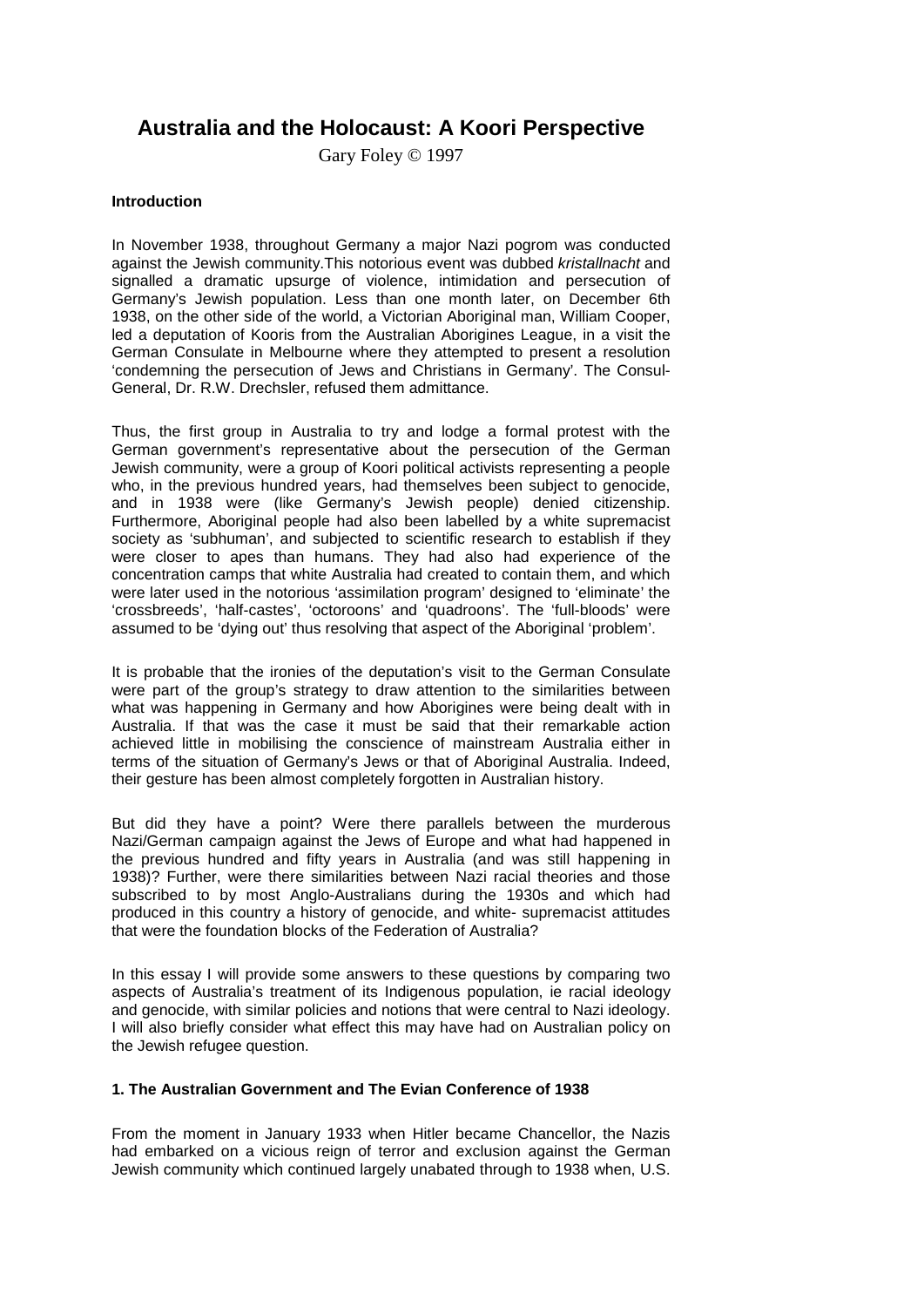President Roosevelt, alarmed at the dramatic increase in Jewish refugees seeking to escape Nazi excesses in Germany and Austria, called for an international conference to be held in Evian, France in July 1938. None of the countries that attended the Evian Conference really had the interests of the Jewish refugees at heart, least of all Australia which was represented by a delegation led by a Cabinet Minister, Colonel Thomas Walter White, who had been passing through London on other business.

Paul Bartrop has said that, 'between 1933 and 1945 the Australian government pursued a policy of restricted entry toward Jewish refugees' , and never was that more evident than at the Evian Conference where Colonel White was to distinguish himself by declaring Australia's position thus,

*...It will no doubt be appreciated also that, as we have no real racial problems, we are not desirous of importing one...*

This was a strange statement from an Australian Government official, considering the previous 150 years of Australian history, and it was also remarkable given that less than 12 months earlier, on 21st April 1937, the first ever conference of Commonwealth and State Aboriginal authorities had as its major resolution, under the general heading, 'Destiny of the Race', declared,

*That this conference believes that the destiny of the natives of aboriginal origin,*  but not of the full blood, lies in their ultimate absorption by the people of the *Commonwealth, and it therefore recommends that all efforts be directed to that end.*

The Jews of Europe in the 1930s were not to know that Australia was in fact a racist country which had a history of attempted and actual genocide of its Indigenous peoples, and that this country was determined to maintain what it believed was its racial homogeneity.

#### **2. Genocide in Australian History**

From the beginning of the British invasion of Australia (justified on the myth of terra nullius), the Indigenous people were slaughtered on a grand scale. In Tasmania between 1804 and 1834, the Aboriginal population was reduced from an estimated 5000 people to just 200, which represented a 90% reduction in just 30 years. In Victoria it has been estimated that the Koori population declined by about 60% in just 15 years between 1835 and 1850 as more than 68 individual 'massacres' were perpetrated in that period. Indeed, according to representative of the North West Clans of Victoria, Mr Gary Murray, of the 38 clans that lived in Victoria B.C. (Before Cook) only 24 today have living descendants. By 1850 virtually all active resistance to the invasion had been quelled in Victoria. Census figures published in March 1857 showed that only 1,768 Aborigines were left in all of that state. So comprehensive was the 'ethnic cleansing' of Australia that out of an estimated 500 language groups on mainland Australia when the British arrived, barely half that number of languages were to survive. By 1871, one correspondent, G. Carrington felt compelled to write,

We shall never possess a detailed history of this singular and gradual work of *extermination - such a tale would be too horrible to read - but we have an opportunity of seeing a similar process in full work in the colony of Queensland, and when we have seen that, we shall understand the mystery of Tasmania, New South Wales, Victoria and Western Australia.*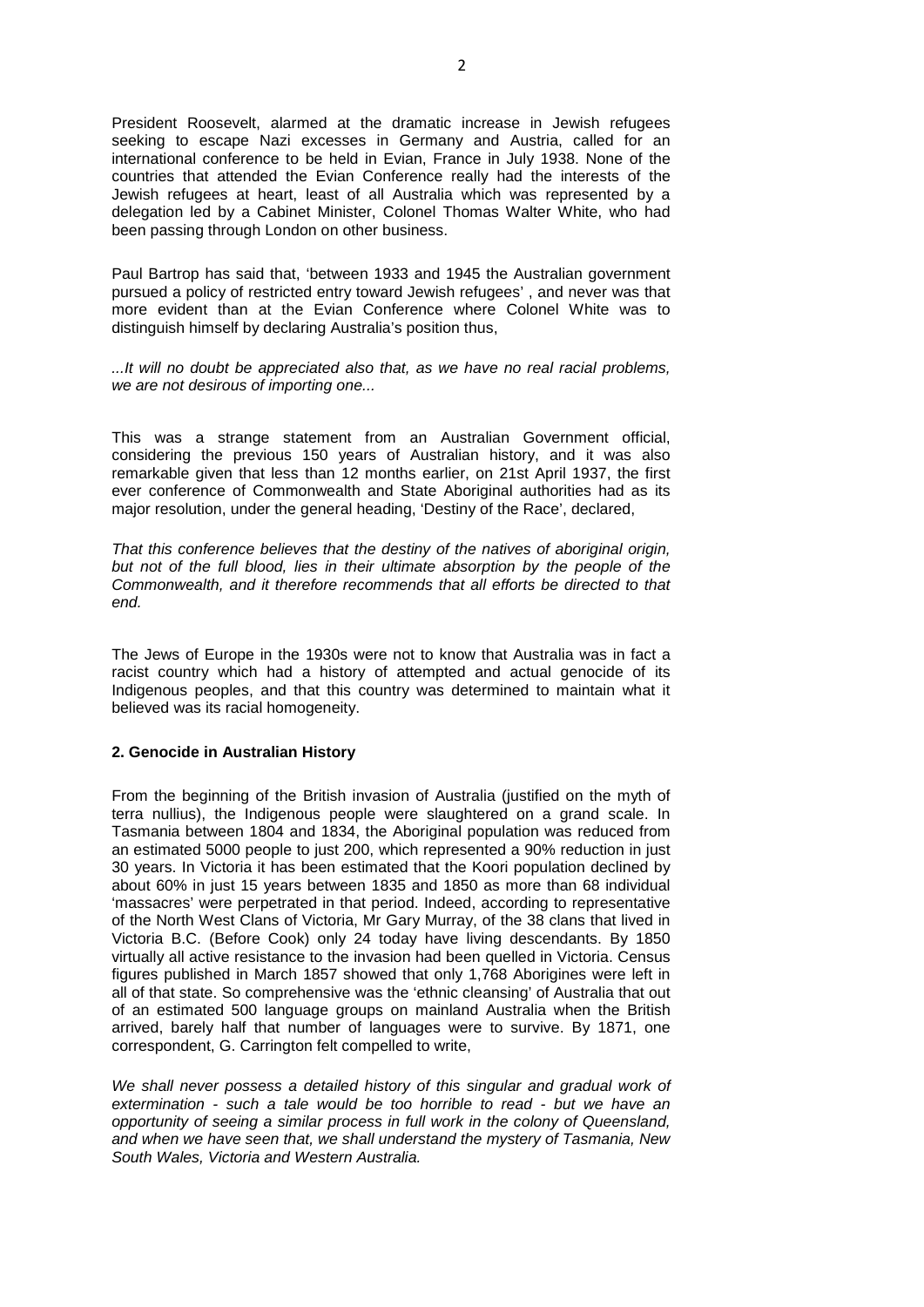By the middle of the 19th Century the situation for Aborigines in most parts of Australia looked very grim. Morris has described it thus, 'The colonial process had reduced the Aborigines to a residual minority, but they had not been eliminated. The problem was expected to resolve itself.' In other words a new policy emerged dubbed, 'Smooth the Dying Pillow', it was based on the assumption that what was left of the Aboriginal populace would now die out. So whilst indiscriminate killings of Aborigines were to continue well into the 1930's, the widespread genocidal activity of early 'settlement' gave way to a policy of containment. This was typified by the Aborigines Protection Act 1909, which established the first Australian 'concentration camps' to provide a place for the doomed race to die off.

# **3. Racial Attitudes in Germany and Australia up to the 1930's**

One aspect of life that Australia shared with Germany in the first part of this century was the popularity of racial theories based on Social Darwinism. As Karl Schleunes wrote, 'The publication of Darwin's theory of biological evolution in 1859 had an immediate impact in Germany', and when Professor Ernst Haeckel developed these theories to incorporate a general theory of human and social development, the notion was used by racial theorists to justify their, 'conceptions of superior and inferior peoples and nations'. These were some of the major contributing elements for the Nazis to later concoct their policies against 'inferior' 'races', such as Jews, Gypsies, Slavs and Blacks.

In Australia Social Darwinism was also very popular, especially among the scientific community. Andrew Markus has said, 'one doesn't have to read extensively to discern that a central concern of anatomists was to establish whether Aborigines were closer to the animal than human'. The Elder Professor of Anatomy at the University of Adelaide in 1926 said that Aborigines were, 'too low in the scale of humanity' to benefit from 'the civilising influence of Anglo Saxon rule'. In the 1920's and 30's Australia's Aborigines were a treasure trove of curiosity for scientists and academics who believed that here was the 'missing link' species that would advance the cause of Social Darwinism. Consequently, thousands of Koori peoples in communities all over Australia, were subjected to the whims of 'scientists' interested in such things as similarities between Aborigines and Chimpanzees, brain capacity and cranium size (one study in 1920 concluded that, 'the average brain capacity of Aborigines was between the normal medium intelligence of twelve or thirteen year old children') This Australian fascination with racial theories, phrenology and eugenics, closely mirrors a similar obsession with identical notions by German society of the same period in relation to the Jews.

Even the famous Professor A. P. Elkin, one of the most revered and 'enlightened' anthropologists in Australian history, in 1929 wrote,

*...some races possess certain powers in greater degree...than do others. Thus, the Australian Aborigines and the African negroes are human and have their powers, but they are not necessarily equal to the white or yellow races'.*

In Germany the same year as Elkin wrote the above, one of the leading racial theorists in the Third Reich, Professor Hans F. Gunther, said, 'If an illustrator, painter or sculptor wants to represent the image of a bold, goal-determined, resolute person, or of a noble, superior, and heroic human being, man or woman, he will in most cases create an image which more or less approximates the image of the Nordic race.'. At the other end of the racial/social spectrum were the Aborigines of Australia.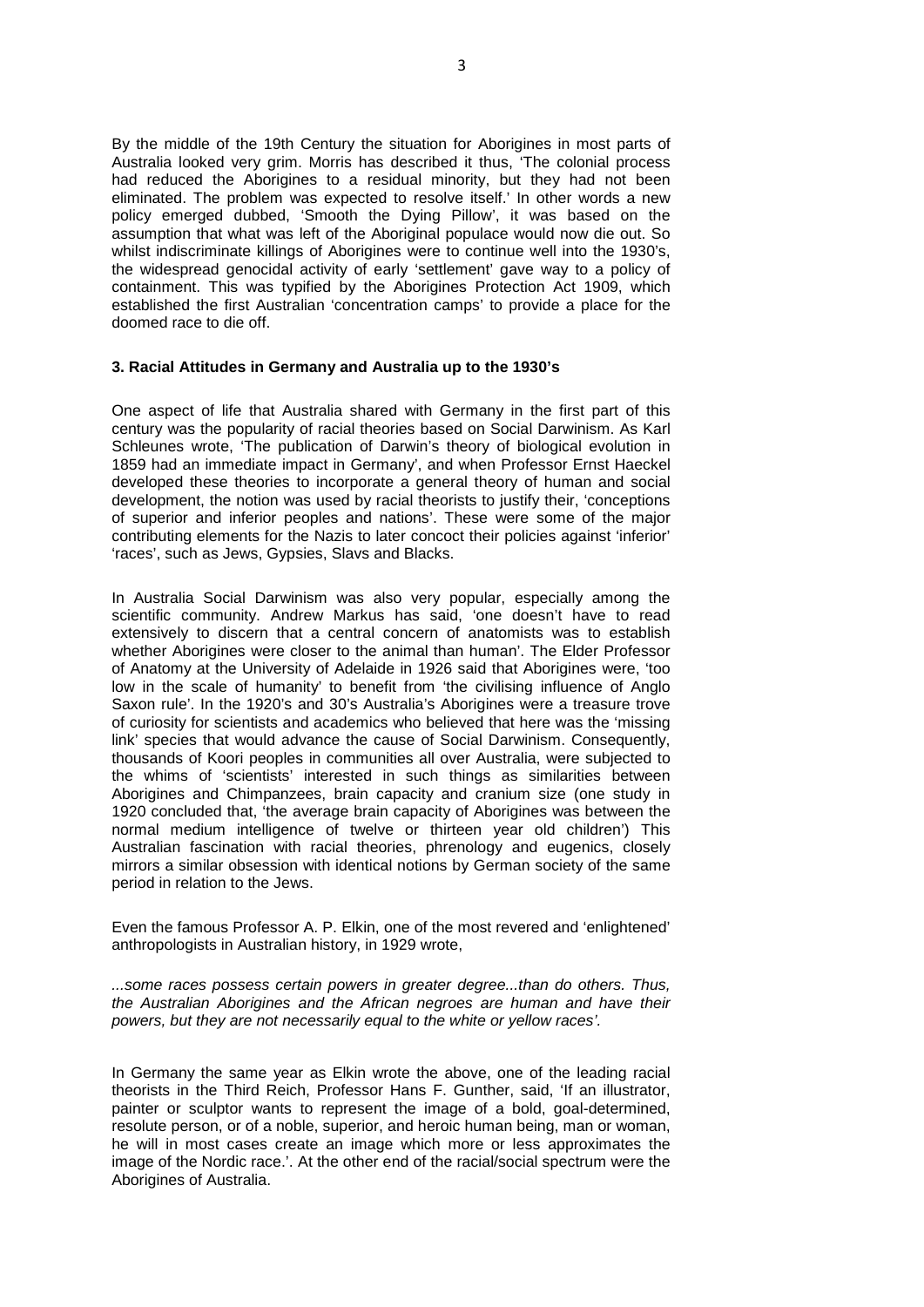Many eminent Australian scientists of the day were to express similar attitudes. In Victoria, as Christie notes, *'Throughout the frontier years (between 1835 and 1850) the intellectual argument that the Aborigines more closely resembled "the ourangoutangs than men" made it easier for the squatter to treat the Aborigines as subhuman, to lump them with the dingo and shoot them as a "rural pest."'*

In the meantime, particularly during the gold rush in Victoria, race became a major issue on another front. Paranoia about the numbers Chinese miners on the goldfields created numerous clashes and ultimately led to the development of the 'White Australia' immigration policy and also played a key role in the Federation of Australia in 1901. During the early part of this century, a viciously racist press campaign against 'the yellow peril' saw Australian cartoonists distinguish themselves by producing ugly caricatures of evil-looking, opium-smoking, whitewoman-corrupting, yellow hordes to the north, poised to pounce on white populace of Australia. These cartoons are almost identical in their intent and effect to the racist caricatures that were to be a regular feature of Der Sturmer and other Nazi propaganda of the 1930's.

The later genocidal behaviour in Germany was, according to Goldhagen, significantly influenced by a deeply entrenched, historical anti-semitism that pervaded German society for hundreds of years. He rejects most of the conventional explanations for the behaviour of the German people and says,

*German beliefs about Jews unleashed indwelling destructive and ferocious passions that are usually tamed and curbed by civilisation. They also provide Germans with a moral rationale and psychological impulse to exercise those passions against Jews.*

Even if this was partly true, then it could also be said that British settlers in Australia were imbued with a similar fear and loathing of Aborigines, who they considered to be closer to apes than humans. Those fundamental beliefs, stemming from extremist, white racialist notions, fuelled settler outrage when Aboriginal people sought to resist the invasion of their lands, and the numerous resultant 'punitive expeditions' bear a resemblance to the einstatzgruppen activities after Operation Barbarossa in eastern Europe. In other words, in both instances fear and loathing were powerful forces that produced both the motivation and justification for mass murder.

#### **4. Genocide in Hitler's Europe and in Australia : some comparisons**

In 1933 Jewish population of Germany was approx 500,000 people, or less than 1% of the total population. This is similar to the percentage of Aboriginal people in the Australian population of the time. The largest community of Jewish people was in Berlin where they numbered 160,500 and constituted 32% of the population of the city.

According to the Encyclopedia of the Holocaust, of the total pre-war Jewish population of Europe approximately 57% perished in the Holocaust. This represents almost 5,600,000 people of a total population of 9,780,000. However, an analysis of the situation in each country reveals some interesting differences, for example, 23% of German Jews and 27% of Austrian Jews died, whilst the Jews of Poland (88% dead), Lithuania (83% dead), Greece (78% dead) and Latvia (77% dead) suffered the worst casualty rates. In Denmark, of a Jewish population of 7,800 about 60 died (0.7%) and in Finland 7 out of a population of 2000 died (0.35%). So it is obvious that the Nazis were more determined and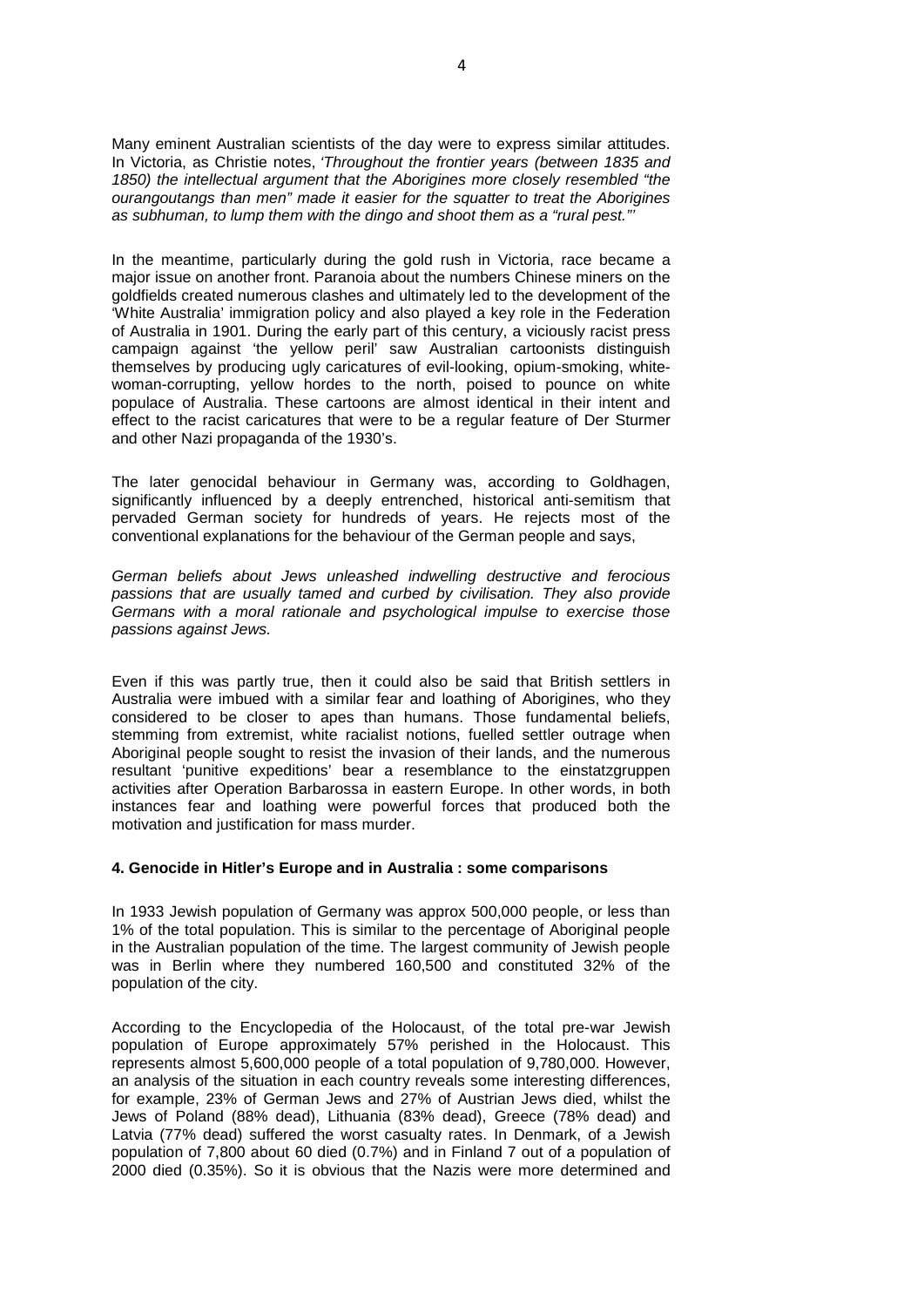effective in the execution of the 'final solution' in some parts of Europe and less so in other parts. It is almost an illustration of the Nazi obsession with lebesraum in action, whereby the greatest number of Jews killed were in areas where the Third Reich intended to settle.

This is similar to what happened in Australia, where the populations of Aboriginal communities of south-eastern Australia were decimated, primarily because the invasion of Aboriginal lands began in these areas, and because these lands were the areas desired as the lebensraum of the pioneer Australians. In NSW the original inhabitants of Sydney were almost wiped out and the populations of other Aboriginal groups in close proximity to white settlements were dramatically reduced. today south of the 'Brisbane Line', the The evidence of this is that Aboriginal groups are small in number and widely dispersed, which is a significant indication of the extent of destruction their communities suffered. Whereas, the further north one travels in Australia the more Aborigines there are, and in some instances (like parts of Arnhem Land) minimal destruction of traditional society has occurred. This is simply because the British invasion of Australia began in Sydney Cove and not Yirrikala, and the major killing fields of this continent were in the south east.

In Tasmania about 96% of the Aboriginal population was killed between 1804 and 1834, whilst in Victoria conservative estimates suggest that up to 60% of the Aboriginal peoples of Victoria died between 1835 and 1850. Census figures published in March 1857 showed that only 1,768 Aborigines were left in all of Victoria. In northern Australia invasion and occupation of Aboriginal lands came later so that conflict continued well into this century. In QLD Henry Reynolds, in a 'conservative' estimate that at least 5000 Indigenes died violently during the initial invasion, whilst Raymond Evans suggests that the number of victims could easily be double Reynolds' estimate.

## **6. The United Nations Genocide Convention**

As a result of the Holocaust, in Paris on 9th December 1948, the newly created United Nations General Assembly adopted Resolution 260 ( III ) A, the Convention on the Prevention and Punishment of the Crime of Genocide. Article 2 of the Convention defined 'genocide' the following acts 'committed with intent to destroy, in whole or in part, a national, ethnical, racial or religious group' by:-

- 1. Killing members of the group;
- 2. Causing serious bodily or mental harm to members of the group;
- 3. Deliberately inflicting on the group conditions of life calculated to bring about its physical destruction in whole or in part;
- 4. Imposing measures intended to prevent births within the group;
- 5. Forcibly transferring children of the group to another group.

The Australian government ratified the Convention on 8th July 1949 but has chosen since then to ignore the Convention's obvious ramifications in Australia.

## **7. Conclusion**

Australia during the 1930s was a society that held almost identical racial theories of evolution and Social Darwinism as those that dominated the ideology of Hitler's Germany. It was the inherent assumption that 'inferior' peoples could be disposed of that led to genocidal acts being perpetrated in both societies. Many people today assume that what happened in the 'holocaust' in Europe was an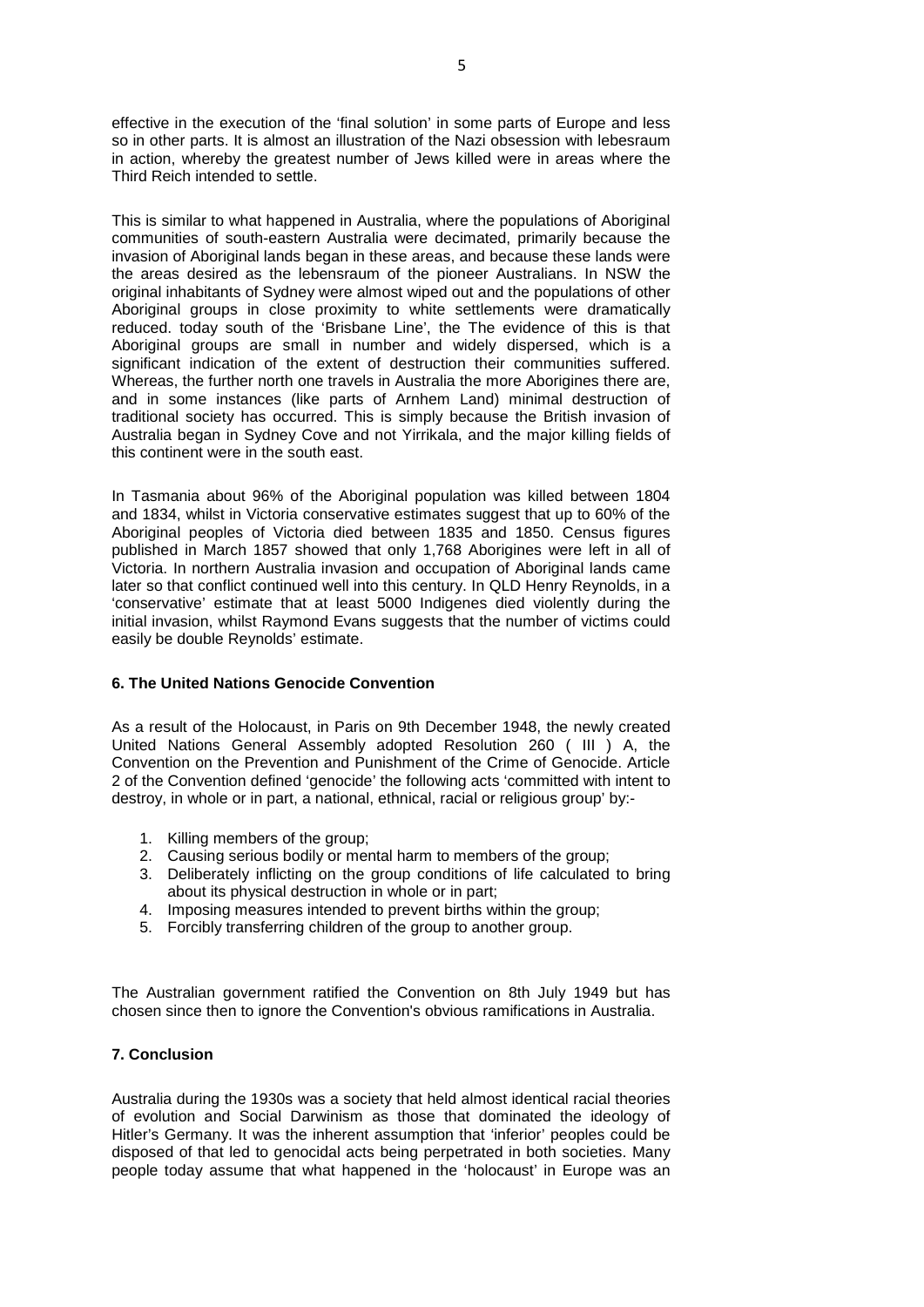aberration of history and was not possible in other Western 'civilised' nations, but in doing so those in settler-nations such as Australia, the United States and Canada are able to conveniently absolve themselves of their own bloody histories. In Australia the greater part of the mass murder and genocide of Indigenous peoples occurred in the 150 years prior to the advent of Hitler's rise to power in Germany, and that the most destructive phase of the Australian concentration camps occurred from the 1930s through to the 1960s. This means that the Australian holocaust not only has been unacknowledged, but also has persisted in different forms for two hundred years, whereas the entire period of Nazi German excesses covers less than two decades.

Daniel Goldhagen asserts that when it comes to specific numbers of people killed during any German operation that, 'the numbers are of great historical but of little analytical importance in this context'. The same applies to this country, whereby the first 150 years of occupation decimated the Aboriginal communities of Australia to at least a similar extent to the Jewish communities of Europe. It does not matter if we speak in terms of a 'mere' 300 people murdered at Waterloo Creek in 1838, because if those 300 people represented 90% of that Aboriginal group, we are clearly talking of a genocidal act.

In the final analysis, there were grounds for comparison between Nazi Germany and Australian society in the 1930s, which is the point William Cooper and his group had tried to illustrate with their visit to the German Consul-General in 1938. Furthermore, it seems beyond comprehension that in the prevailing climate of white supremism in Australia, that racism would not have played a key role in the decision to restrict the entry of eastern European Jews seeking to escape Nazi persecution. If this were the case, then the Jewish refugees were victims of Australian racism by their effective exclusion until the end of the war.

The great irony of the story is that many of the Jewish refugees to whom I spoke, who came to Australia after the war, praised the warmth of the welcome when they got here, and were eternally grateful that they had arrived in a land so free of the virulent strain of anti-Semitism that they had escaped in Europe. Some of them however were to soon realise the parallels between what was happening to the Aboriginal people and what had happened to them. Subsequently, many members of the Jewish communities in Sydney and Melbourne were to become prominent in the campaigns for Aboriginal rights from the 1940s to the 1970s.

In a way these people were perhaps unconsciously repaying the gesture of solidarity and empathy extended years before by William Cooper and his intrepid band of Koori resistance activists.

Gary Foley © 1997

#### **Bibliography**

#### **Primary Sources**

The Argus, 7 December 1938, p. 3.

William E. Dodd, *Fortnightly Political Reports*, Confidential U.S. State Department Central Files. Germany 1930 - 1941 [microform]: internal affairs. Embassy of United States of America Berlin,

AA A434, file 50/2/41837, *Refugees from Austria: Special Committee Proposed by U.S.A., Evian*, Speech by Lieut.-Colonel the Honourable T.W. White, Delegate for Australia at Evian-les-Bains Conference on 7th July 1938.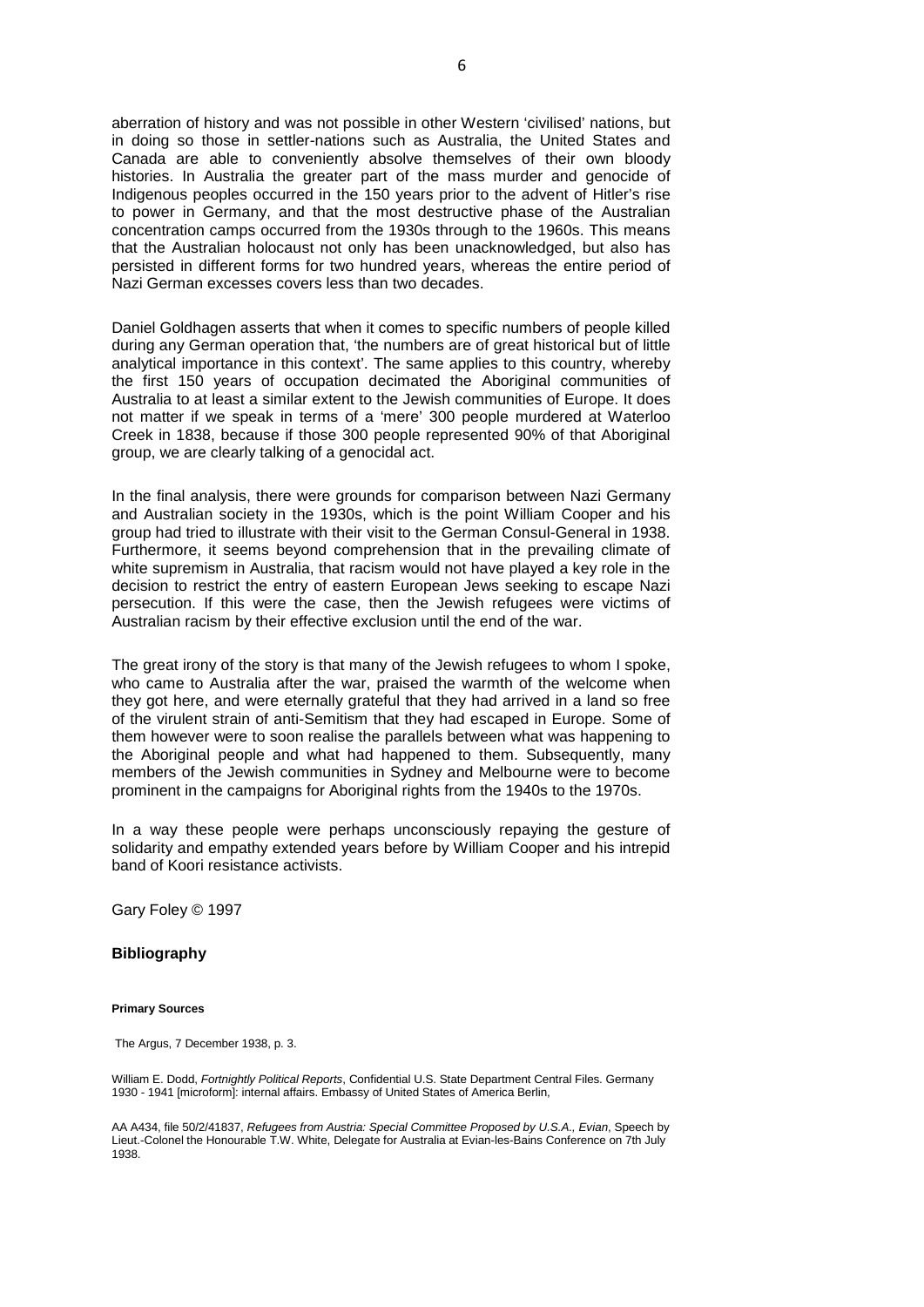AA A434, file 49/3/7034, *Admi. Of German Jews - Cabinet Decision re.*, Interior memorandum for Cabinet, 2 June 1933.

Commonwealth of Australia, *Initial Conference of Commonwealth and State Aboriginal Authorities, Aboriginal Welfare*, Canberra, April 1937.

G. Carrington, *Colonial Adventures and Experiences by a University Man*, Bell and Daldy: London, 1871,

A.P. Elkin, *The practical Value of Anthropology*, Morpeth Review, 9, 1929, p. 34.

Hans F.K . Gunther, *Kleine Rassenkunde des deutschen Volkes*, Munich, 1929

Western Australia, *Report of the royal commissioner appointed to investigate, report and advise upon matters in relation to the treatment of Aborigines*, Perth 1935.

Adolf Hitler, speech of 12 April 1922, pp. 15-21 from Hitler, Adolf. *The Speeches of Adolf Hitler April 1922- August 1939*. New York: Howard Fertig, 1969. Vol. 1, pg 1980.

Adolf Hitler, excerpt from *Mein Kampf*, from Inside Hitler,s Germany, A Documentary History of Life in the Third Reich, ed. By Benjamin Sax and Dieter Kuntz, D.C. Heath, 1992, pp. 189-203.

A. Meston, *Report of the Government Scientific Expedition to the Bellenden-Ker Range, Brisbane*, Government Printer, 1889, p.20.

Jochen von Lang, *Eichmann Interrogated : Transcripts from the Archives of the Israeli Police*, New York : Farrar, Straus & Giroux, 1983.

Otto Strasser, *Hitler and I*, Boston : Houghton Mifflin Company, 1940.

#### **Secondary Sources**

Tony Austin, *Simply the Survival of the Fittest: Aboriginal Administration in South Australia's Northern Territory 1863-1910*, Historical Society of the Northern Territory: Darwin, 1992

Andrew Markus, *Blood From a Stone*, Monash Publications in History, Melbourne, 1986.

Daniel Jonah Goldhagen, *Hitler's Willing Executioners: Ordinary Germans and the Holocaust*, Abacus, London, 1997

Roger Millis, *Waterloo Creek: The Australia Day massacre of 1838, George Gipps and the British conquest of New South Wales*, Melbourne: McPhee Gribble, 1992

Jonathon King, *The Other Side of the Coin: A Cartoon History of Australia*, Cassell Australia, Sydney, 1976

M.F. Christie, *Aborigines in Colonial Victoria 1835-86*, Sydney University Press: Sydney, 1979

Paul R. Bartrop, *Australia and the Holocaust 1933-45*, Australian Scholarly Publishing : Melbourne, 1994.

Paul R. Bartrop, The Dominions and the Evian Conference of 1938: A lost chance or a golden opportunity?, *False Havens: The British Empire and the Holocaust*, ed. Paul R. Bartrop, University Press of America: Maryland, 1995, pp. 54 - 78.

Morris, Barry, *Domesticating Resistance: the Dhan-gadi Aborigines and the Australian State*, Berg Publishers, Oxford, 1989

Fergus Robinson and Barry York, *The Black Resistance*, Widescope: Melbourne, 1977,

Karl A. Schleunes, *The Twisted Road to Auschwitz: Nazi policy toward German Jews 1933 -1939*, University of Illinois Press, 1970,

Andrew Markus, *After the Outward Appearance: Scientists, administrators and politicians, all that dirt: An Australian 1938 Monograph*, ed. Bill Gammage and Andrew Markus, History Project Incorporated: Canberra, 1982, p.87.